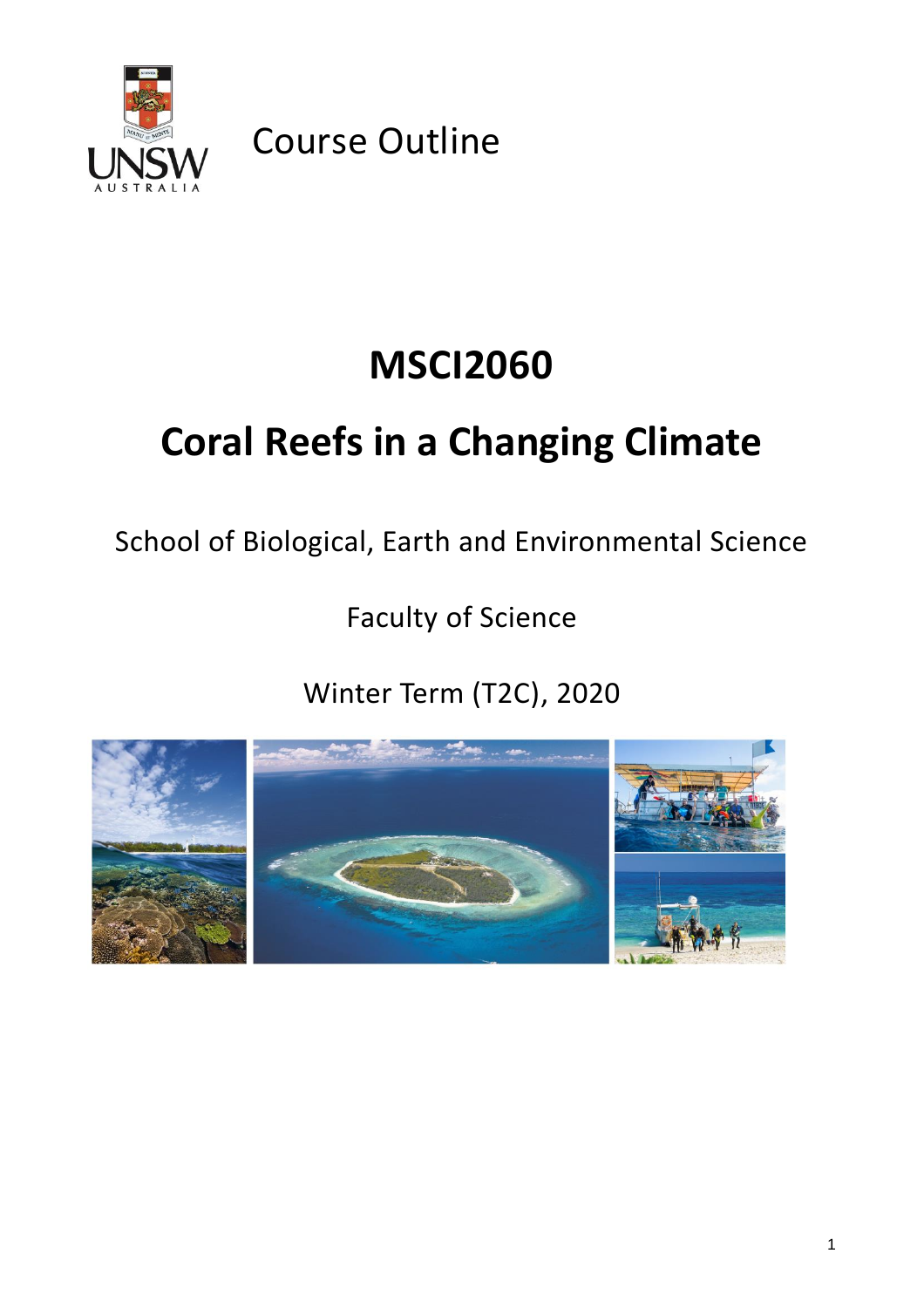# **1. Staff**

| <b>Position</b> | <b>Name</b>            | Email                                                  | <b>Consultation times and locations</b> |
|-----------------|------------------------|--------------------------------------------------------|-----------------------------------------|
| Course Convenor | Alex Sen Gupta         | a.sengupta@unsw.edu.au                                 | On request, please email                |
| Lecturer        | Suhelen Egan           | s.egan@unsw.edu.au                                     | On request, please email                |
| Lecturer        | Adriana Verges         | a.verges@unsw.edu.au                                   | On request, please email                |
| Lecturer        | lain Suthers           | i.suthers@unsw.edu.au                                  | On request, please email                |
| Lecturer        | <b>Tracy Ainsworth</b> | tracy.ainsworth@unsw.edu.au   On request, please email |                                         |
| Lecturer        | Graeme Clark           | g.clark@unsw.edu.au                                    | On request, please email                |
| Lecturer        |                        | Mariana Mayer Pinto   m.mayerpinto@unsw.edu.au         | On request, please email                |
| Lecturer        | Laura Parker           | l.parker@unsw.edu.au                                   | On request, please email                |

## **2. Course information**

Units of credit: 6

Pre-requisite(s): None

Teaching times and locations: This is an intensive course taught in the winter term (T2C).

This is an intensive winter term (T2C) 6 UoC course involving blended online and face-face delivery. The first part of the course will be a 5-day field trip on Lady Elliot Island in the Great Barrier Reef (ladyelliot.com.au), arriving 18th August and departing 28th August 2020 (equivalent to 5 weeks of normal trimester hours). This will be followed by 3 weeks of intensive-class delivered online (equivalent to 5 weeks contact hours). Additional costs associated with the field trip will be incurred including return airfare to Lady Elliott Island (LEI), accommodation and food.

*[http://www.timetable.unsw.edu.au](http://www.timetable.unsw.edu.au/)*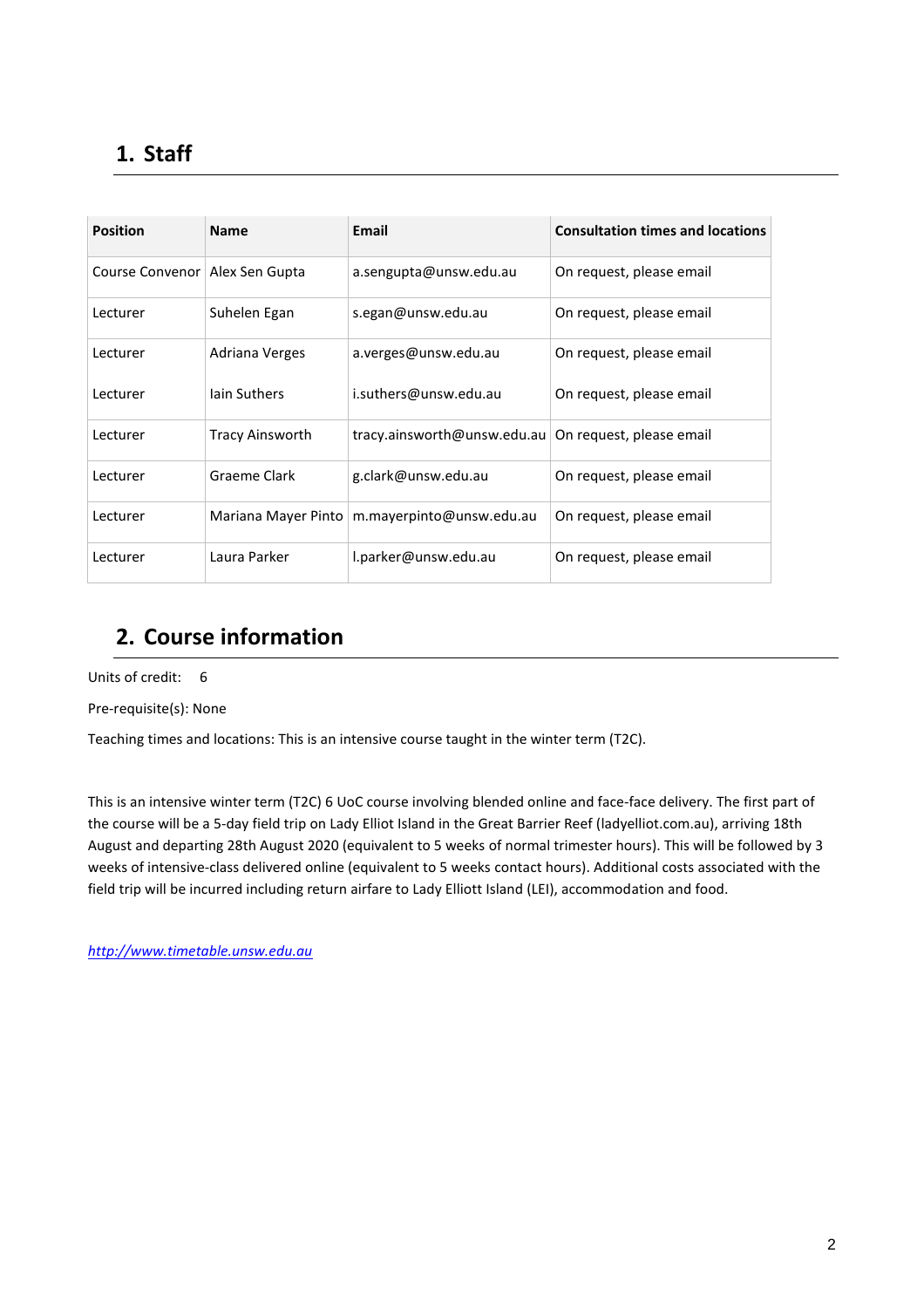## **2.1 Course summary**

Tropical coral reefs are some of the world's most diverse and important ecosystems. However coral reefs are also very sensitive to environmental change.

Over the last few years we have seen mass bleaching events and unprecedented levels of coral mortality around the world. Like many other ecosystems, coral reefs are under threat from a warming and acidifying ocean. To protect against future damage, we need to understand these threatened ecosystems, how they are affected by the physical and chemical environment, and how threats can be reduced by global and/or local action.

The course will cover multi-disciplinary subjects related to coral reef systems in a changing environment, including:

- The Coral Reef environment, formation, key physical and chemical processes
- Key ecosystem concepts (classification, ecosystem function, services, food webs, interactions) as they relate to coral reefs
- Corals and coral reef species
- Fundamentals of climate change
- Impacts of climate change and other threats on coral reefs
- Dealing with change: local and global solutions to mitigate, adapt to or manage climate change

### **2.2 Course aims**

The course aims to introduce you to the fundamental concepts of ecology, oceanography, climate science and environmental management focussing on a socially, environmentally and economically important case study: coral reefs and how they are impacted by anthropogenic climate change. This will be achieved through direct observation, experimentation and guided learning at a Coral Reef site situated on the Southern Great Barrier Reef. After the field trip you will have the opportunity to revise what you have learnt and deepen your understanding of the coral reefs and their interactions with the environment and humans through a set of online modules and tutorials.

## **2.3 Course learning outcomes (CLO)**

At the successful completion of this course you (the student) should be able to:

- 1. Explain physical and chemical processes that characterise coral reef environments
- 2. Identify key species on coral reefs, how they are categorised and their life cycles
- 3. Explain key ecological concepts as they apply to coral reefs including food webs, ecosystem function and services, habitat zones, types of species interactions
- 4. Explain how global and local as well as anthropogenic and natural factors affect coral species and their habitat
- 5. Explain the fundamentals of anthropogenic climate change, its observed and predicted impacts on the reef system
- 6. Identify and justify local and global strategies to mitigate or adapt to climate change and other threats
- 7. Apply the scientific method, including the development of a sampling strategy, data collection and data analysis to analyse the coral reef environment & ecosystems
- 8. Demonstrate skills in working as a group to achieve scientific understanding
- 9. Communicate scientific results in oral and written formats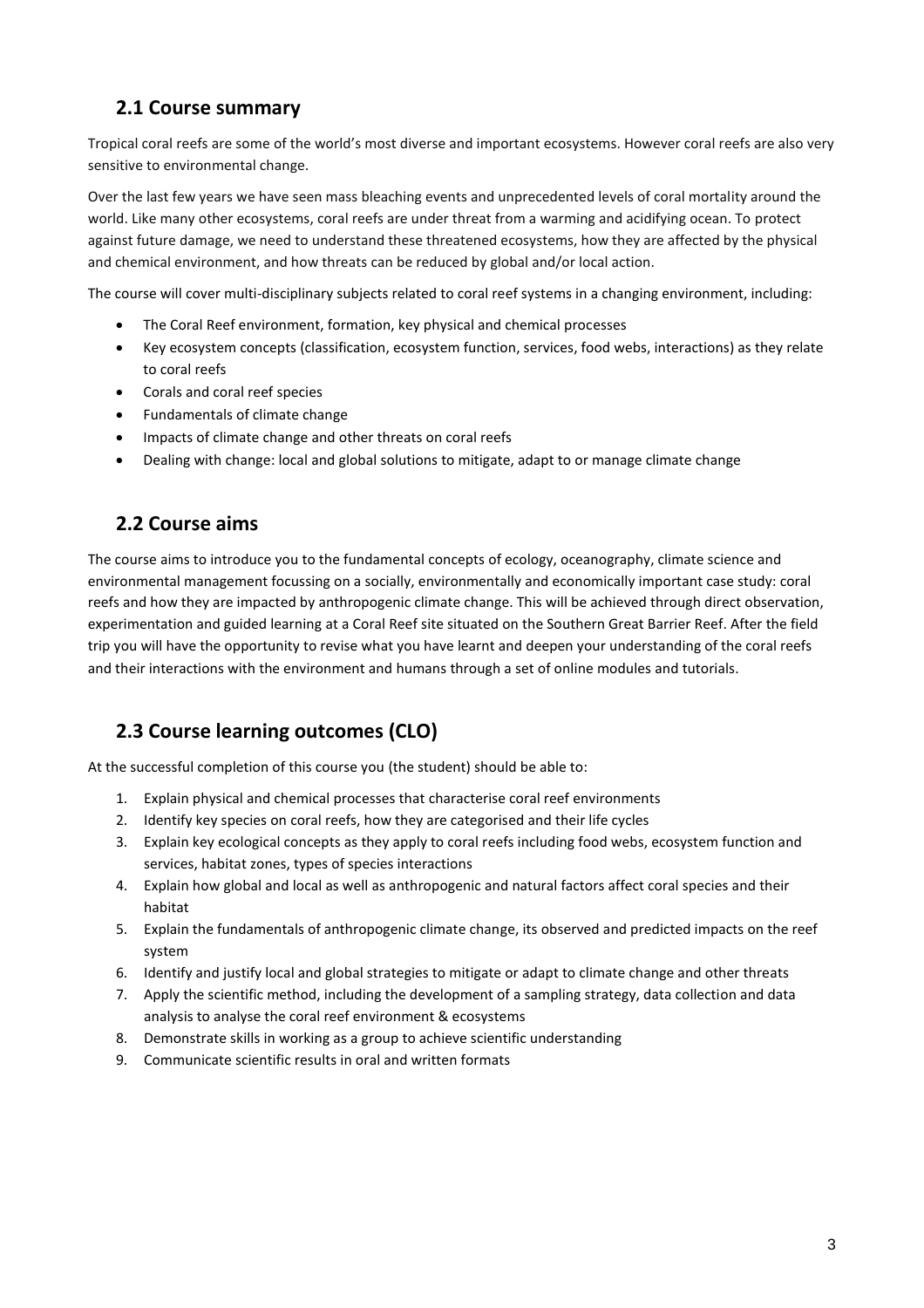## **3.1 Learning and teaching activities**

The primary mode of learning on Lady Elliot Island will be by experiencing the coral reef environment in person through your own observations, guided reef walks, guided snorkel (this is not compulsory, but we can help students that haven't snorkelled before or who are not comfortable in the water), field experiment and by discussing with the team of coral, climate and ecosystem experts who will be on the island with you. In addition to the outdoor activities there will be lectures, tutorials and study sessions. We strongly encourage you to interact and ask questions of the academic staff who will be with you for the 5 days and are all active researchers interested in coral reefs.

Central to the field trip will be a field experiment. Here you will need to work as an effective group to collect, analyse and understand your data, and to communicate your findings to the rest of the group.

After returning to UNSW the remainder of the course learning will be taught as a series of online modules. There will be a number of recorded interviews with researchers answering questions about coral reef ecosystem and environment, threats and ways to manage those threats. This will be linked to further reading exercises, online tutorials/tasks and assessed online questions.

An additional component of the course is a media article that you will prepare. This not only helps you learn about effective science communication but will teach you the importance of assessing and providing feedback on other students work.

## **3.2 Expectations of students**

The field trip component of this course is compulsory as is engagement with/attendance at all of the main activities: reef walk, field experiment, on-island lectures, off-island online modules.

We encourage you to work with your peers during on-island and off-island activities, however final assessed work must be your own.

#### **IMPORTANT:**

**The field trip takes place at an island resort with other guests in attendance. You will be required to behave appropriately and follow the rules below. Unacceptable behaviour (as deemed by academic or island staff) will result in you being sent off the island (no refund will be provided). In addition, your home institution will be informed of the actions and underlying reasons.** 

- **Be respectful to other guests and island staff**
- **Be respectful of each other**
- **Be respectful of the academic staff**
- **No excessive alcohol use. As a paying island guest, you are welcome to use the resort bar and drink in moderation, but drunken behaviour will not be tolerated**
- **No alcohol to be brought on the island**
- **No entry of the water after consumption of alcohol**
- **Follow all the island rules (these will be explained at the island orientation)**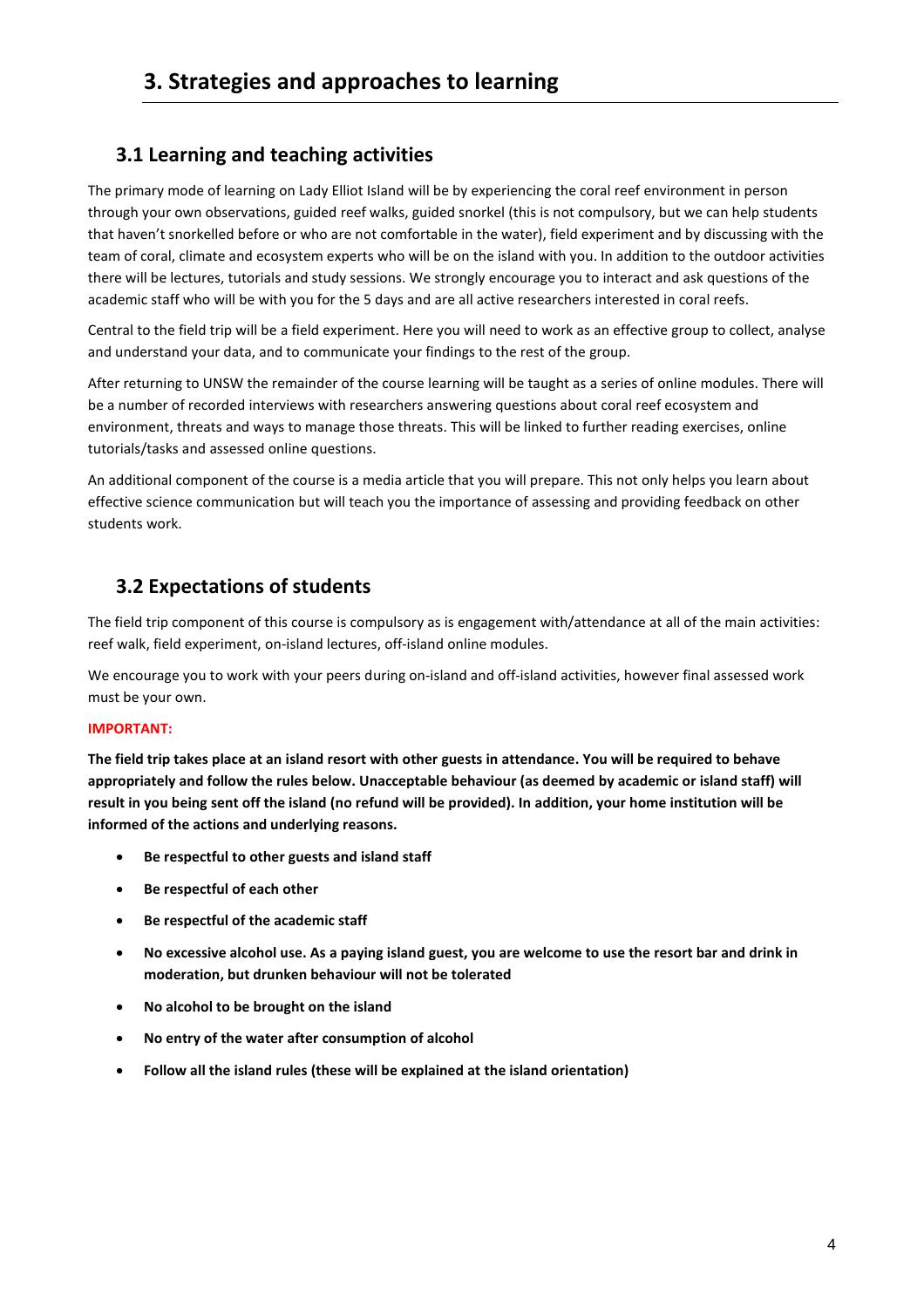## 4. **Course schedule and structure**

Briefings and on-island timetable are subject to change depending on weather and/or other unforeseen circumstances.

| Date                 | <b>Activity [Learning opportunity]</b>                                                                                                                                                  | <b>Assessments</b>                                                    |  |  |  |
|----------------------|-----------------------------------------------------------------------------------------------------------------------------------------------------------------------------------------|-----------------------------------------------------------------------|--|--|--|
|                      |                                                                                                                                                                                         |                                                                       |  |  |  |
|                      | Detailed information will be sent to you in good time<br>prior to departure with information on travel<br>information and what to bring.                                                |                                                                       |  |  |  |
| 17th Aug             | Pre island briefing at UNSW/sign safety and<br>$\bullet$<br>terms statement<br>Lecture: Dangerous Animals!!!<br>Make your own way to Hervey Bay<br>٠                                    |                                                                       |  |  |  |
| 18th Aug             | Make your own way to Hervey Bay<br>٠<br>Flight from Hervey Bay to LEI<br><b>Island Briefing</b><br>Reef inhabitants and functions (Guided Reef<br>Walk)<br>Evening: Meet the lecturers  |                                                                       |  |  |  |
| 19th Aug             | Lecture 1, 2 & 3<br>٠<br>Guided snorkel (optional activity)<br>Field project: project planning, experiment<br>٠<br>preparation and risk assessment Evening: Coral<br><b>Reef Trivia</b> | Hand in Reef report (AT1)                                             |  |  |  |
| 20th Aug             | All day Field experiment<br>٠                                                                                                                                                           |                                                                       |  |  |  |
| 21st Aug             | Lecture 4, 5 & 6<br>Group work (field project data analysis)<br>Free time                                                                                                               |                                                                       |  |  |  |
| 22nd Aug             | Lecture 7 & 8<br>Group work<br>Sampling the coral (lagoon snorkel)<br>Evening: Group presentations                                                                                      | Choose Media article topic (AT3a)<br>Group presentation (AT2a)        |  |  |  |
| 23rd Aug             | 2hr project report writeup<br>٠<br>Travel to Hervey Bay<br>Travel to Sydney                                                                                                             | Individual report writeup (AT2b)                                      |  |  |  |
| Week <sub>2</sub>    | Self-paced online modules                                                                                                                                                               | Hand in Media article (AT3b)<br>Complete online quizzes (AT4a)        |  |  |  |
| Week 3               | Self-paced online modules<br>$\bullet$                                                                                                                                                  | Peer review of media article (AT3b)<br>Complete online quizzes (AT4a) |  |  |  |
| 4 <sup>th</sup> Sept | Complete online modules<br>$\bullet$                                                                                                                                                    | Complete final test (AT4b)                                            |  |  |  |

## **Other Activities**

While on the island we will also provide guided snorkels to introduce you to the diverse array of species on the reef (snorkelling gear is included in the package, flotation devices will be available).

Divers may have the opportunity to go on a dive with the resort dive masters (additional cost)

The island runs glass bottom boat tours for those less comfortable with snorkelling or diving.

There will be a number of evening activities organised by the staff.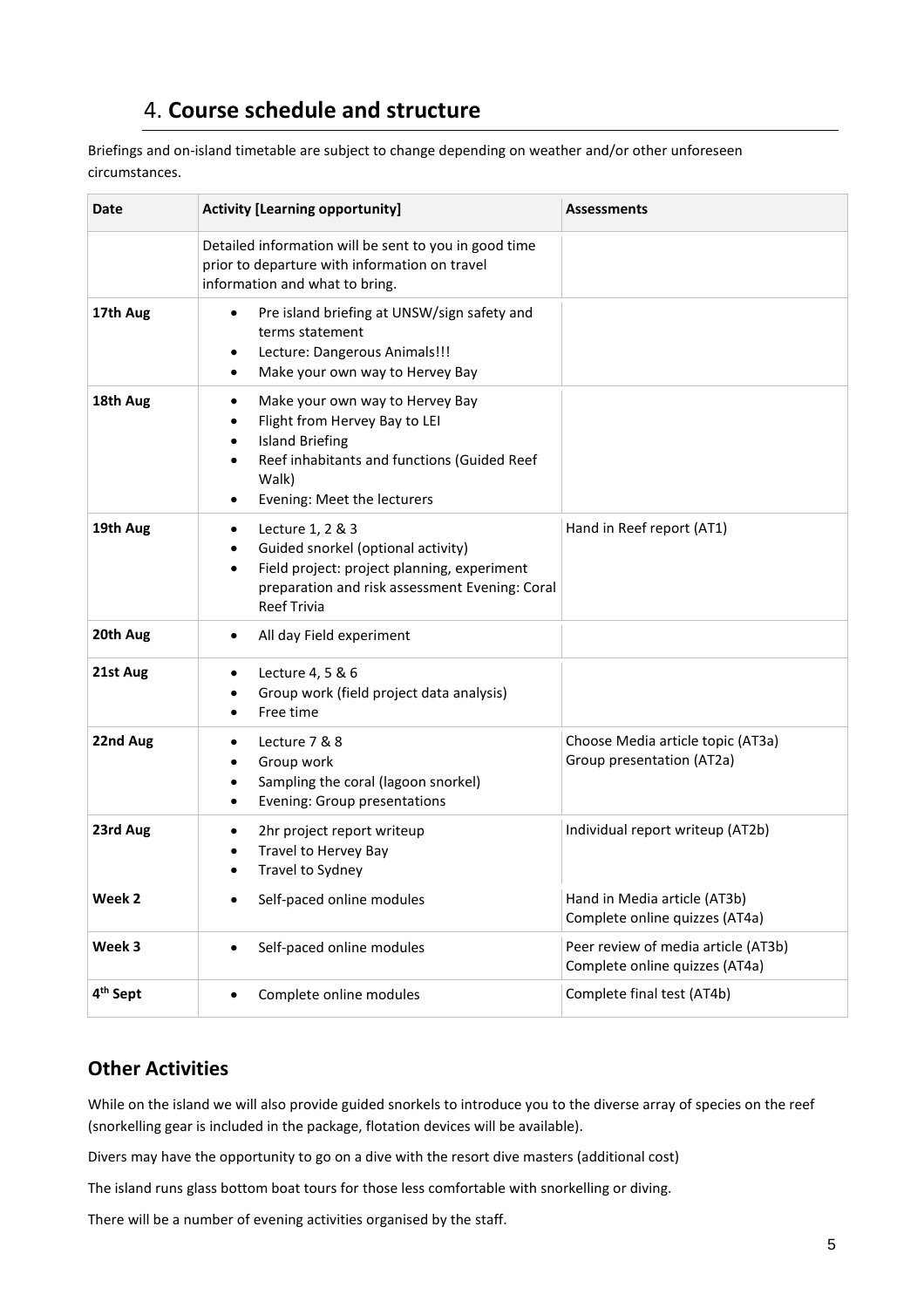# **5. Assessments & Activities**

There are 4 assessment tasks in this course that are designed to enable you to demonstrate that you have achieved the course learning outcomes. Completion and submission of all assessment tasks by 5pm on the due date are necessary to receive a final mark in the course. Late submissions without approved Special Considerations will be subject to a 10% per 24hr penalty of the assessment task weighting.

|           | <b>ASSESSMENT TASKS</b>                                                                                                                                                                                                                                                                                              |                                                                                                                                                                                                                                                                                                                                                                | DUE DATE WEIGHTI CLO(s) FEEDBACK |                              |             |                                                                           |                                                    |
|-----------|----------------------------------------------------------------------------------------------------------------------------------------------------------------------------------------------------------------------------------------------------------------------------------------------------------------------|----------------------------------------------------------------------------------------------------------------------------------------------------------------------------------------------------------------------------------------------------------------------------------------------------------------------------------------------------------------|----------------------------------|------------------------------|-------------|---------------------------------------------------------------------------|----------------------------------------------------|
|           |                                                                                                                                                                                                                                                                                                                      | ΝG<br>(title/type and a brief description of the task)                                                                                                                                                                                                                                                                                                         |                                  |                              | <b>TYPE</b> | <b>DATE</b>                                                               |                                                    |
| $\vert$ 1 | Reef Report:                                                                                                                                                                                                                                                                                                         | After the Coral Reef Lagoon walk, students are required to write an<br>individual report identifying and describing a 3 reef species. (~700-<br>word, plus any diagrams)                                                                                                                                                                                       | 19th Aug                         | 10%                          | 1/2/3       | Mark & brief<br>comments                                                  | $21st$ Aug                                         |
| 2         | Field Project:<br>In a group of ~7 students supported by a staff member, students will<br>develop a hypothesis about the reef environment or ecosystem,<br>design a suitable experiment, conduct the experiment, collect and<br>analyse the data, and draw conclusion on the hypothesis. Assessible<br>work include: |                                                                                                                                                                                                                                                                                                                                                                |                                  |                              | 7/8/9       | Mark & brief<br>comments                                                  | 28 <sup>th</sup> Aug                               |
|           | a)<br>b)                                                                                                                                                                                                                                                                                                             | Group presentation (12 minutes, plus 5 minutes Q&A)<br>Individual report (~1500 words, plus any diagrams)                                                                                                                                                                                                                                                      | 22nd Aug<br>23 <sup>rd</sup> Aug | 6%<br>20%                    |             |                                                                           |                                                    |
| 3         | a)<br>b)                                                                                                                                                                                                                                                                                                             | Science Media Output:<br>Selection of topic: Students select a topic from a given list<br>and discuss ideas with staff.<br>Media Output: Post-island, students will research the topic<br>and prepare a short news-style report in a media of their<br>choice (short print or web article: max 1000 words + figures;<br>video or audio podcast: max 6 minutes) |                                  | 0%<br>6%<br>convenor<br>mark | 4/9         | Verbal,<br>individual<br>feedback<br>brief staff &<br>student<br>comments | Instant<br>$9$ Sept                                |
|           | c)                                                                                                                                                                                                                                                                                                                   | Peer review: Each student will be randomly allocated 3<br>media outputs to review, mark the outputs and provide<br>feedback for improvement. Peer review quality will be<br>marked by the convenor.                                                                                                                                                            | 3rd Sept                         | 6% peer<br>mark              |             | & final mark                                                              |                                                    |
| 4         | Online Tests:                                                                                                                                                                                                                                                                                                        | a) Formative quizzes: These quizzes are integrated in the<br>online modules to assess foundational concepts.                                                                                                                                                                                                                                                   | Self-paced 35%<br>in Wk 2 & 3    |                              | $ 1-6 $     | Automatic<br>feedback on<br>incorrect<br>answers                          | After students<br>have<br>submitted the<br>quizzes |
|           | b)                                                                                                                                                                                                                                                                                                                   | Final test: Summative test to assess contents learnt both on $4th$ Sept<br>and off island                                                                                                                                                                                                                                                                      |                                  | 12%                          |             | Final mark                                                                | $9$ Sept                                           |